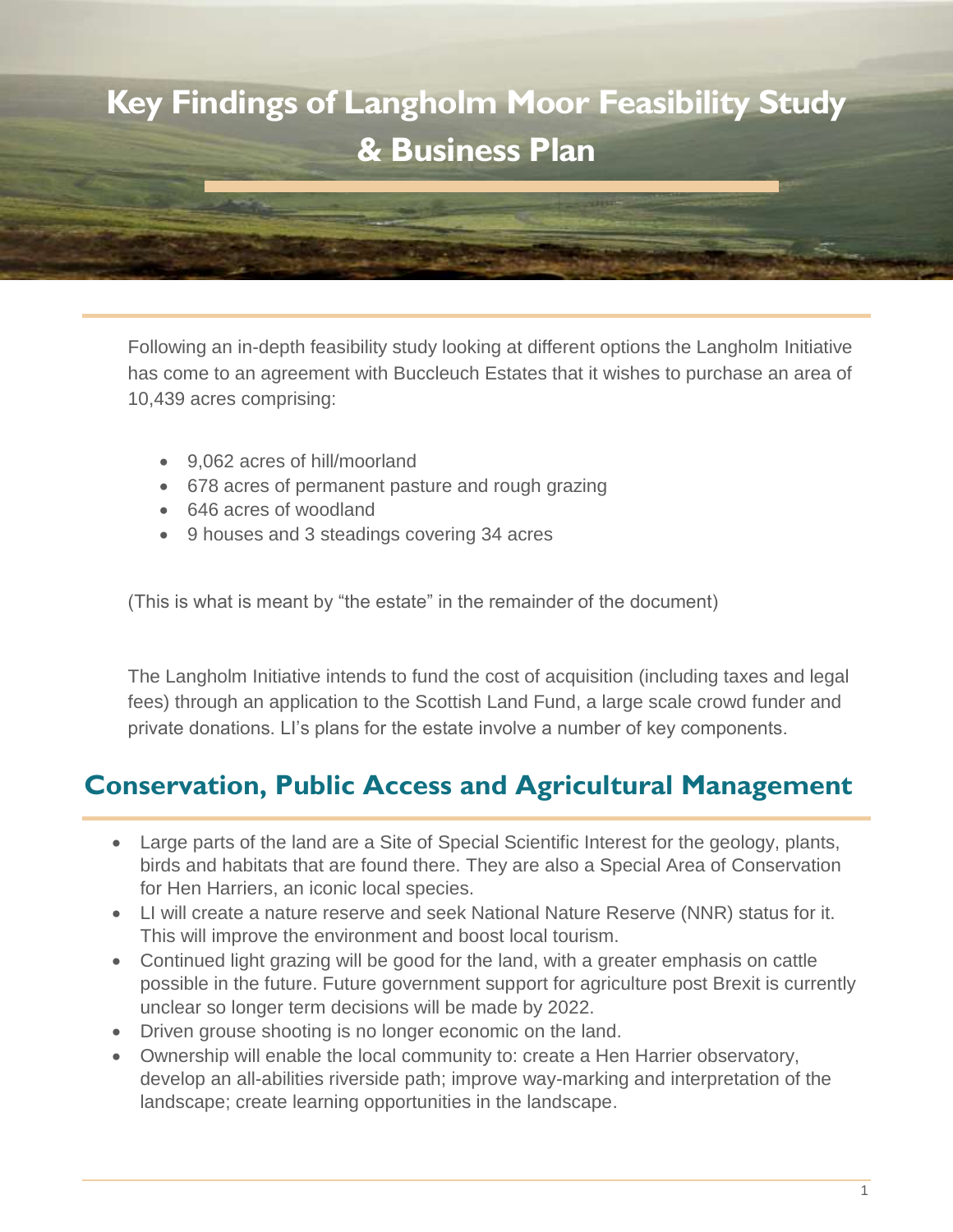| <b>Key Action</b>                                                                                                              | <b>Timescale: Indicative Start Date</b> |
|--------------------------------------------------------------------------------------------------------------------------------|-----------------------------------------|
| Develop a land management plan with<br>local and external stakeholder<br>involvement.                                          | 2020 - 2021                             |
| Work with NNR partnership to achieve<br><b>NNR</b> status                                                                      | 2022                                    |
| Audit carbon capture and storage<br>opportunities                                                                              | 2021                                    |
| Establish local volunteer groups for<br>specific activities e.g. species<br>monitoring, sitka clearance and ditch<br>blocking. | 2021                                    |
| Ditch blocking to rewet blanket bog                                                                                            | 2022                                    |
| Continue development of Wild Eskdale<br>project                                                                                | 2021                                    |
| Create 2km all abilities trail by Tarras<br>Water                                                                              | 2024                                    |
| Improved waymarking and interpretation<br>of existing routes                                                                   |                                         |
| <b>Create Hen Harrier Observatory</b>                                                                                          | 2024                                    |

# **Forestry**

- Existing woodlands have been well managed and are a mix of broadleaves and productive conifer. These will provide a modest but steady income stream in future years.
- Natural regeneration can be encouraged by the Tarras Water and new native woodland planting in the area known as the Haunches/Cronksbank. Plans will be developed in consultation with the local community.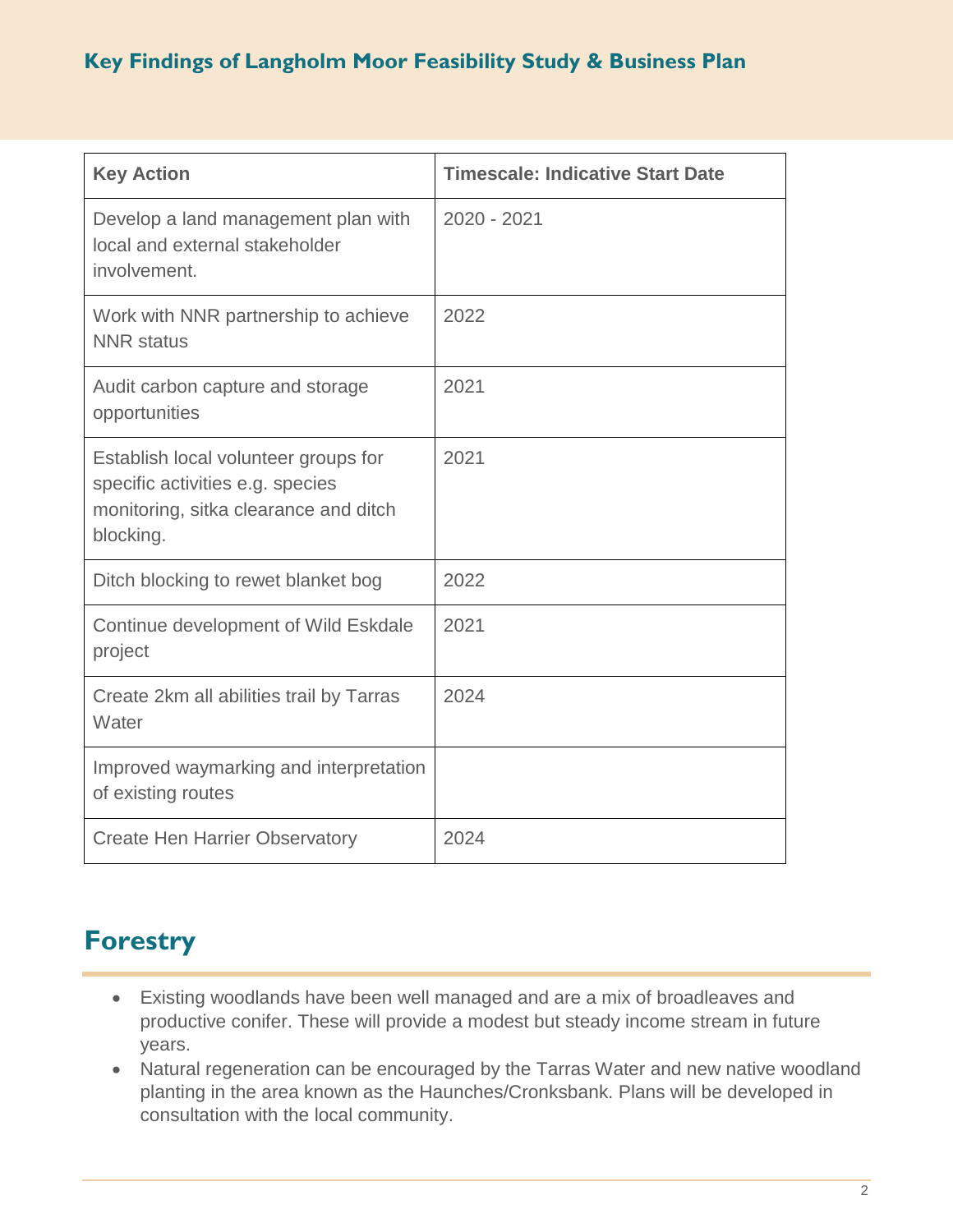The woodlands will provide opportunities for teaching rural and forest skills courses to schools, apprentices and older people.

| <b>Key Action</b>                                                                                             | <b>Timescale: Indicative Start Date</b> |
|---------------------------------------------------------------------------------------------------------------|-----------------------------------------|
| Prepare management and harvesting<br>plan for existing woodlands (includes<br>planning for woodland creation) | 2020                                    |
| Maintain access & infrastructure                                                                              | 2020                                    |
| Detailed design for Woodland Creation<br>(including surveys)                                                  | 2021                                    |
| Plant 50% Native Woodland Area                                                                                | 2023                                    |
| Plant remaining 50% Native Woodland<br>Area                                                                   | 2024                                    |

# **Housing**

- There are 9 houses, ranging from recently refurbished to derelict. Existing occupied houses will continue to be let to tenants.
- One property may be sold to provide funds to upgrade others to modern energy efficiency standards.
- Plots could be made available at reasonable prices (with residency burdens attached) to local people wishing to build their own houses.
- The community could build its own housing with help from the Dumfries and Galloway Small Communities Housing Trust.

\*A residency burden can ensure that the purchaser lives in the home. This stops property being sold as second or holiday homes and protects housing for local people.

| <b>Key Actions</b>                                  | Timescale: Indicative Start Date |
|-----------------------------------------------------|----------------------------------|
| Continue to lease properties to existing<br>tenants | 2020                             |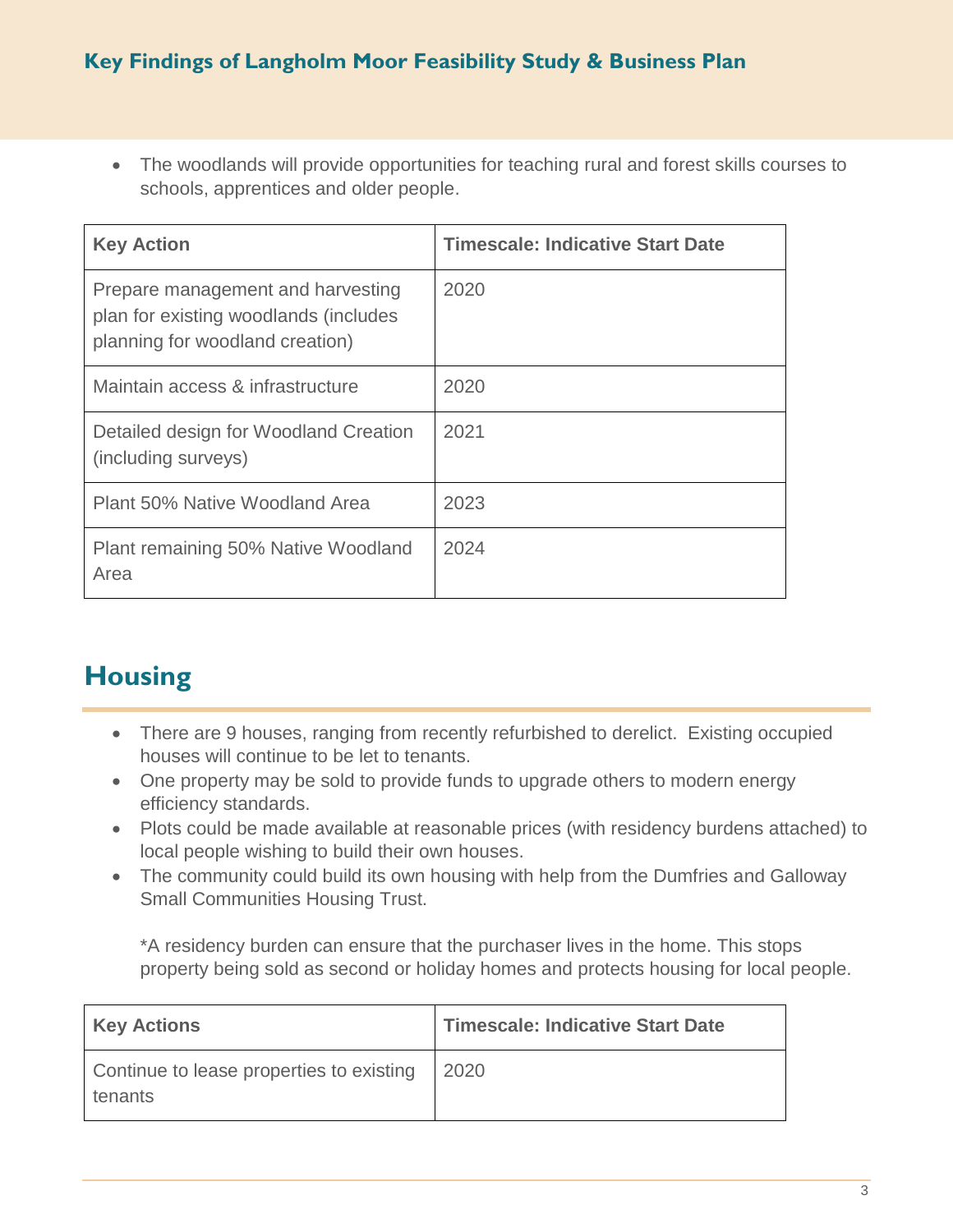| Commission study into costs of<br>upgrading existing properties to meet<br>future letting requirements | 2020 |
|--------------------------------------------------------------------------------------------------------|------|
| Potentially sell 1 property for revenue                                                                | 2021 |
| Update all remaining residential<br>properties meet future energy efficiency<br>legislation            | 2021 |
| Commission study into redevelopment<br>of Broomholmshiels steading to include<br>new housing options   | 2021 |
| Develop 2-4 affordable houses                                                                          | 2024 |

### **Business Development**

- A Dumfries & Galloway Council study identified a severe lack of modern business space in Eskdale. 15 existing or potential businesses have expressed an interest to the Langholm Initiative for office, studio, and workshop or storage space.
- Broomholmshiels farm house could be converted to office space.
- Community ownership will enable LI to redevelop steadings for business units for let.
- A small community-owned campsite can be developed.
- There is potential for small scale renewable energy projects which require more research (see renewables summary).

| <b>Key Actions</b>                                                                                | <b>Timescale: Indicative Start Date</b> |
|---------------------------------------------------------------------------------------------------|-----------------------------------------|
| Apply for Change of Use for business<br>purposes for Broomholmshiels<br>farmhouse                 | 2020                                    |
| Commission study into redevelopment<br>of Broomholmshiels steading to include<br>business options | 2021                                    |
| Research options for glamping pod site                                                            | 2020-2021                               |